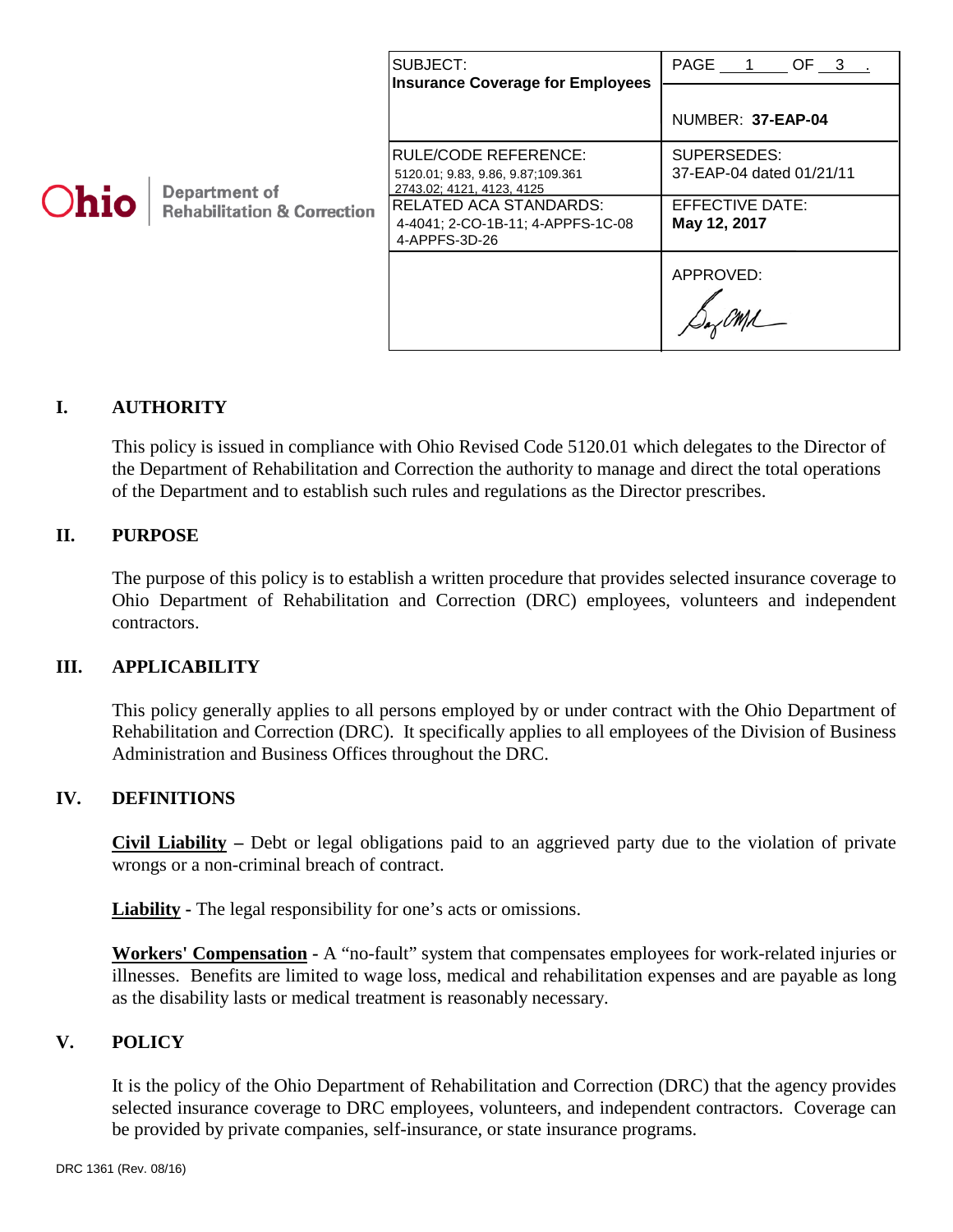## **VI. PROCEDURES**

- **A.** Worker's Compensation benefits for employees of the DRC will be provided and processed as outlined by the Department of Administrative Services, Office of Benefits Administration, Chapters 4123 of the Ohio Revised Code and Ohio Administrative Code and any applicable collective bargaining agreements.
- **B.** Civil liability for staff is governed by the Ohio Revised Code, sections 9.86; 9.87; 109.36; and 2743.02. When a contractor or outside agency provides staff for the department, the contractor our outside agency will be responsible for providing appropriate insurances for those individuals.
- **C.** Travel by state-owned automobile is authorized only for DRC employees or authorized other parties (e.g., approved contractors) who are properly designated by DRC and endorsed onto insurance coverage through the Department of Administrative Services (DAS), Office of Risk Management, Self-Insured Vehicle Liability Program (Program). Such coverage does not apply to employees without a valid operating license, when not on official state business, or while permitting a private citizen who is not a state employee to operate a state vehicle. Drivers of state vehicles may carry their own liability insurance as deemed necessary even though the Program provides limited liability coverage.

Employees driving personal automobiles or motorcycles in the course of state employment are not covered by the Program and shall be insured under a policy of liability insurance complying with the requirements of RC 4509.51. Such insurance shall be paid for by the employee for personal protection against suits and claims for personal injury and property damage in the event of an accident. An employee shall not be reimbursed for expenses on a mileage basis unless that person carries such insurance.

For complete details, reference the DRC Fleet Procedures Manual which is included in DRC policy 22-BUS-18, Employee and Contractor Use of State-Owned Vehicles. Also, to detail the specifics of the Program, refer to DAS, State of Ohio Administrative Policy No. Motor Vehicle Fleet VF-02. Basically, the Program will pay liability claims and judgments properly made and rendered against the state, state employees, state officers and authorized operators resulting from the operation of a motor vehicle, providing the operation was in the course of legitimate state business, as authorized by DRC. For a listing of authorized and unauthorized use of state-owned vehicles refer to Ohio Administrative Policy VF-01, Employee's Use of Employer Provided Vehicles.

**D.** For all DRC employees, DAS, Office of Risk Management (ORM) purchases from a surety Employee Dishonesty (crime insurance) coverage which is the same as a dishonesty bond for large losses. Employee dishonesty means a loss of state money or property directly caused by an employee's fraudulent or dishonest act. For example, an employee might: steal or convert state funds; falsify records to misrepresent that he or a friend or relative paid a state bill or qualify for a state benefit; and take state equipment, furnishings, or supplies for personal use.

DRC employees must report every suspected employee dishonesty loss, or potential loss, upon discovery to ORM in order to preserve insurance coverage by providing as much information as possible regarding the potential loss. Loss information, if available, should include date, time,